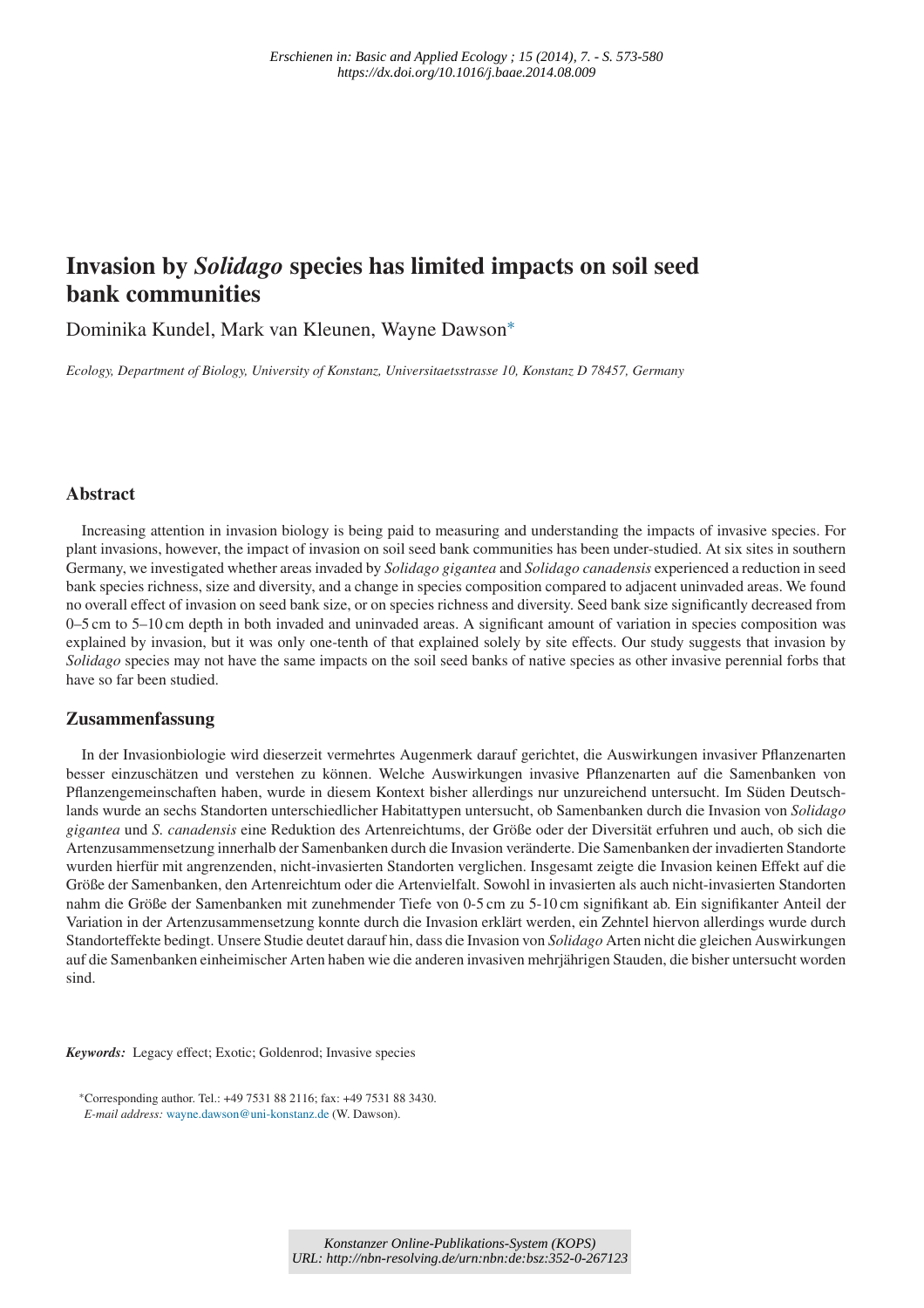## **Introduction**

Recently, increasing focus in invasive-plant ecology has been given to identifying and measuring the impacts of invasive plants on native plant species and ecological processes (Davis et al., 2011; Vila et al., 2011). A large number of invasive-plant impact studies have focused on the effects of invasion on native plant species abundance, richness and diversity, with overall negative effects shown across multiple taxa (Vila et al., 2011), presumably as a consequence of competition and suppression by the alien species. While multiple studies have considered impacts of invasive plants on native plant diversity and composition aboveground, relatively few studies have focused on the indirect impact of invasive plants on native species through changes in soil seed banks (Gioria, Pyšek, & Moravcova, 2012), despite their ecological importance (Thompson, Bakker, & Bekker, 1997). Restoration efforts after invasive species removal may require additional seed input if seed banks are depleted or strongly different in species composition.

Invasive species may impact soil seed banks via several potential mechanisms. Many invasive plants form tall, dense stands that may restrict the suite of species able to survive, grow and produce seeds under high shade. They may also act as strong physical barriers to seed dispersal into seed banks. Allelopathy (del Fabbro, Güsewell, & Prati, 2014), changes in organic matter deposition, soil moisture and nutrient content and rates of decomposition (Dassonville et al., 2008; Scharfy, Eggenschwiler, Venterink, Edwards, & Güsewell, 2009) can occur in soils of invaded habitats, which may lead to an increased rate of viable seed loss from seed banks.

*Solidago canadensis* and *Solidago gigantea* are two invasive and now widespread alien species occurring throughout Europe, often in near-monospecific stands in a variety of habitats. Despite being well-known invaders, we are aware of no study that has assessed the effects of *Solidago* on seed bank diversity and composition in invaded areas. We assessed abundance, species richness, diversity and composition in soil seed banks under areas invaded by *S. gigantea* and *S. canadensis*, and compared them to soil seed banks in adjacent uninvaded areas of vegetation. Our main hypotheses were:

- (1) The abundance, richness and diversity of species in the soilseed bank will be reduced in invaded areas compared to uninvaded areas.
- (2) The composition of species in the soil seed bank will differ in areas invaded by *Solidago* spp., compared to areas uninvaded.
- (3) Soils from invaded areas will have a greater *Solidago* abundance than uninvaded areas. If persistent viable seed banks are not formed, then *Solidago* abundance should decline strongly with increasing soil depth (with increasing depth acting as a surrogate for increasing soil age). We had *no a priori* expectations regarding how the effects

of invasion on native species seed banks might be affected by soil depth.

## **Material and methods**

#### **Study sites and soil collection**

Six sites were chosen for soil collection from areas of vegetation that were either invaded or uninvaded by *Solidago* species in the vicinity of the city of Constance in Baden-Württemberg, Southern Germany (Table 1). The oldest herbarium record for *S. gigantea* in Germany dates to the first half of the 19th century, while *S. canadensis* was first recorded in 1857, and both species are now widespread in the Central Europe (Weber 1998; Weber & Jakobs 2005). Both *S. gigantea* and *S. canadensis* are known to be tolerant of a broad range of habitat types, and *S. gigantea* in particular is known to invade habitats with wetter soils (Sebald, Seybold, Philippi, & Woerz, 1996; Werner, Bradbury, & Gross, 1980). Thus, the six sites were chosen to reflect a range of habitat types where *S. gigantea* (all six sites) and *S. canadensis* (two of the sites) have invaded, including wet meadows with tall native herbs, *Carex* spp. and *Phragmites australis*, and anthropogenic habitats (Table 1).

In April 2013, soil samples were obtained from the six sites. At each site, an area of vegetation invaded by *Solidago*, and an adjacent uninvaded area were identified. The invaded areas were clearly distinguishable, due to the presence of dead *Solidago* aboveground biomass from the previous year and emerging new shoots. Spatial proximity of invaded and uninvaded areas should minimise differences in environmental conditions due to factors other than invasion. At each site, the invaded patches were all larger than  $50 \text{ m}^2$ , and five out of six sites had invaded patches  $>100 \text{ m}^2$ . The maximum distance between an invaded and uninvaded quadrat was ∼50 m. Seed banks were sampled in each invaded and uninvaded area per site, within three, evenly spaced (5–10 m distance) replicate quadrats ( $2 \text{ m} \times 2 \text{ m}$ ). The quadrats were systematically placed in order to obtain a representative set of soil seed bank samples across each invaded and uninvaded area. Within each quadrat, five replicate soil cores of 10 cm depth were taken, using a 5 cm diameter soil-corer. The five samples were taken from close to each corner and from the centre of each quadrat in order to capture small-scale spatial variability that is common in soil seed banks. The soil cores were split *in situ* into two depths: 0–5 cm and 5–10 cm depth, so that we could assess variation in *Solidago* and non-*Solidago* species abundance, and species composition according to soil depth. The five core samples of each depth within a quadrat were bulked. Thus, with six sites, we obtained a total of 36 soil seed bank samples overall and per soil depth (six sites  $\times$  two (invaded and uninvaded areas per site)  $\times$  three quadrats per invaded/uninvaded area within a site). The soil samples were stored at 6 ◦C until all samples were collected  $(\leq 3 \text{ days}).$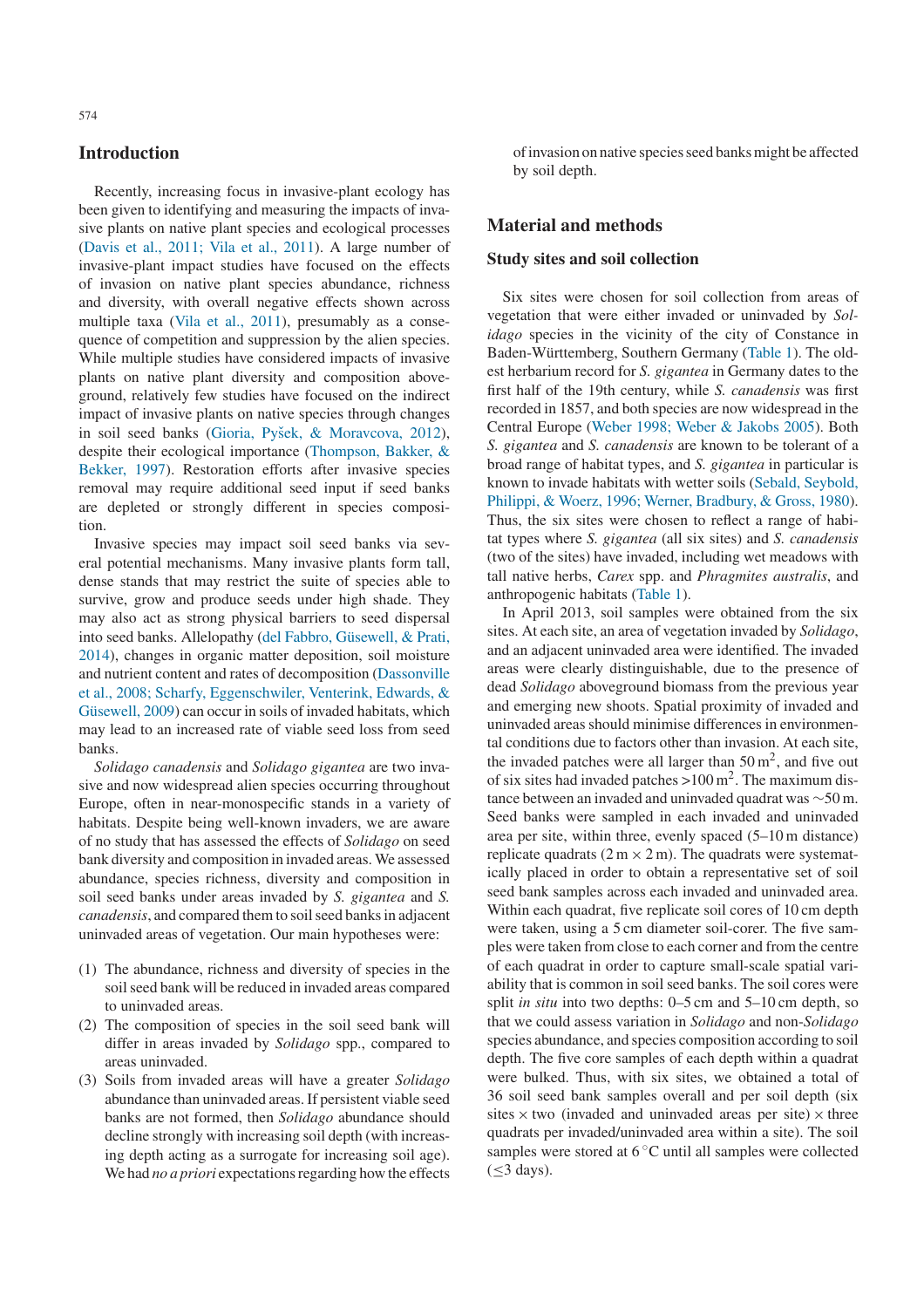|               | Location                                | Position<br>(latitude,<br>longitude)              | Habitat type                                         | Solidago species<br>present   | Other common species<br>present                               |
|---------------|-----------------------------------------|---------------------------------------------------|------------------------------------------------------|-------------------------------|---------------------------------------------------------------|
| $\mathsf{A}$  | University<br>campus park,<br>Constance | $47^{\circ}41'13.9''N$ ,<br>9°11'20.1''E          | Tall-herb fen                                        | S. gigantea                   | Filipendula ulmaria,<br>Juncus spp.                           |
| B             | Wollmatingerstrasse,<br>Constance       | $47^{\circ}41'17.5''N$ ,<br>$9^{\circ}10'16.6''E$ | Grassland roadside<br>verge                          | S. gigantea, S.<br>canadensis | Arrhenatherum elatius,<br>Cirsium oleraceum, Poa<br>pratensis |
| $\mathcal{C}$ | Allensbach                              | $47^{\circ}43'46.0''N$ ,<br>9°3'39.7''E           | Sedge/reed<br>dominated wet<br>meadow                | S. gigantea                   | Carex acutiformis,<br>Phragmites australis                    |
| D             | Dettingen                               | $47^{\circ}43'40.1''N$ ,<br>9°7'13.7''E           | Grassland/scrub on<br>a forest edge                  | S. gigantea                   | Poa pratensis, Rubus<br>fruticosus agg., Urtica<br>dioica     |
| E             | Dettingen                               | $47^{\circ}43'34.3''N$ ,<br>$9^{\circ}7'36.5''E$  | Wet grassland                                        | S. gigantea                   | Arrhenatherumelatius,<br>Ranunculus acris, Urtica<br>dioica   |
| F             | Constance<br>industrial area            | $47^{\circ}40'25.2''N$ ,<br>9°9'20.1''E           | Grassland/scrub on<br>abandoned<br>industrial ground | S. gigantea, S.<br>canadensis | Aster novi-belgii, Cornus<br>sanguinea, Potentilla<br>reptans |

**Table 1.** Locations and descriptions of the six sites near Constance, Germany, from which soil seed bank samples were taken of areas not invaded and invaded by *Solidago gigantea*/*Solidago canadensis*. A list of other plant species observed per site is provided in Appendix A.

#### **Soil seed bank assessment**

Once all soil samples were obtained, they were partially broken up and air-dried for 24 h, to facilitate sieving. Then, each sample was sieved twice using a 5 mm mesh, to remove coarse material, and to obtain a finer, spreadable soil. Care was taken to remove soil attached to the sieve for each sample, and the sieve was thoroughly cleaned between samples. Seedling trays (48 cm  $\times$  33 cm  $\times$  6.5 cm) were filled with a 1:1 sand-vermiculite mixture onto which the sieved samples were thinly spread (∼5 mm depth). One tray was used per quadrat, and the tray was split into two halves with a rigid plastic root barrier. One half of each tray was used for the 0–5 cm depth sample, and the other half for the 5–10 cm sample. Each tray was then placed in a larger tray, acting as a water reservoir, and was covered with a transparent plastic propagator lid. The 36 trays were randomly positioned on a bench in a  $4 \times 9$  configuration in a greenhouse, which was heated to 18 °C during night and 20 °C during daytime; these temperatures lie within the range shown to be optimal for germination of a wide range of species from temperate European soil seed banks (Thompson & Grime 1979). The propagator lids were removed 12 days after the assessment began, and after four weeks, trays were re-randomized. The assessment period lasted for nine weeks; after five weeks, the seedlings were given fertiliser on a weekly basis to increase growth rates, and therefore make speciesidentification possible. To stimulate further germination from week six onwards, extra light was supplied for 3 h in the morning (6–9 am) and 2 h in the evening (6–8 pm).

Four weeks after starting the experiment, the first seedlings identifiable as species were removed from the trays. To avoid misidentification, only seedlings that had at least developed two true leaves were removed. At this developmental stage it was possible to draw a clear distinction between different morphospecies. Up to four plants per species were transplanted into a 1.4 L pot, with plants from different trays kept separately. Once a species was identifiable, all plants of this species were counted and removed from the trays. After nine weeks, any unidentified plants remained assigned as morphospecies and the assessment ceased.

## **Analyses**

We used linear mixed models in the R package 'lme4' (Bates, Maechler, Bolker, & Walker, 2014) in order to analyse (i) the effect of soil depth and invasion on total number of individual plants, the total species richness and diversity (all excluding *Solidago*) emerging from the seed banks, and (ii) the total number of *Solidago* individuals emerging from the seed bank. Total number of individuals (non-*Solidago* and *Solidago* species), and species richness were  $ln(x + 1)$  transformed prior to analysis. For diversity, the Shannon diversity index was calculated persoil depth per quadrat. Each site consisted of an invaded and an uninvaded patch, and there were three quadrats within each patch. Thus, the random effects included site, patch nested within site, and quadrat nested within patch within site, while fixed effects included invasion status, initially in a two-way interaction with soil depth. Significance of two-way interactions and main effects was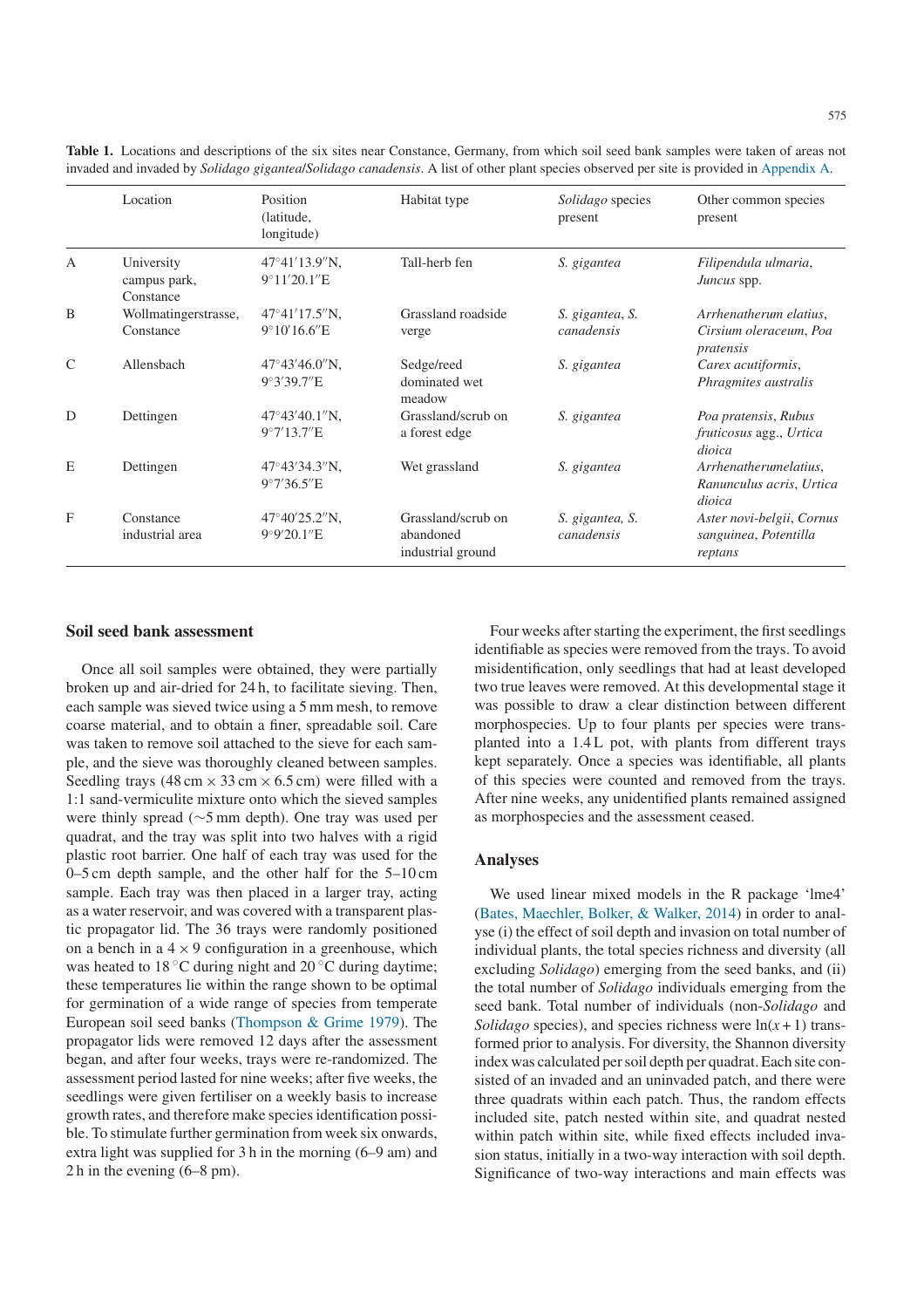576

assessed using Type III ANOVA in the R package 'lmerTest' (Kuznetsova, Brockhodd, & Christensen, 2013).

We used permutational analysis of variance (PER-MANOVA) to assess the significance of variation in species composition explained by (i) *Solidago* invasion (communities pooled across soil depths), (ii) *Solidago* invasion for each soil depth individually, and (iii) site (communities pooled across soil depths). To assess the significance of invasion across soil depths, we combined soil subsamples for each depth per quadrat, and calculated a Gower dissimilarity matrix with the 36 samples. Species abundances were fourth-root transformed prior to computing the dissimilarity matrix, as this increases the contributions of rarer species in calculating dissimilarity between communities (Clarke 1993). The PERMANOVA was then performed (with 9999 permutations), including 'invasion' as a fixed effect, and 'site' as a random effect. The analysis was repeated for each depth individually. For the significance of site, the PERMANOVA was performed on the seed bank samples pooled across depths, with site as a fixed effect. The PERMANOVAs were performed using the function 'adonis' in the package 'vegan' (Oksanen et al., 2013) in the R program version 3.0.2 (R Core Team 2013). Prior to each analysis, we tested for variation in dispersion in species composition among the fixed and random effect levels involved, using the function 'betadisper' in 'vegan'. A significant amount of variation in dispersion between invasion statuses or among sites could explain any significant variation detected in species composition. Two of the sites (B and F, Table 1), included both *S. canadensis* and *S. gigantea*. To assess the effect of invasion by *S. gigantea* only, we also conducted the analyses above with the four sites that contained *S. gigantea* only (sites A, C, D and E, Table 1). We used non-metric multidimensional scaling in order to produce reduced-space 2-D plots representing variation in species composition according to invasion, site and depth (using 'metaMDS' in 'vegan').



**Fig. 1.** Mean number of non-*Solidago* plants (A), species richness (B), diversity (C) and *Solidago* abundance (D) emerging from seed banks of invaded ('Inv') and neighbouring uninvaded ('Uninv') areas at 0–5 and 5–10 cm depth, from six sites (A–F, see Table 1) near Constance, Germany.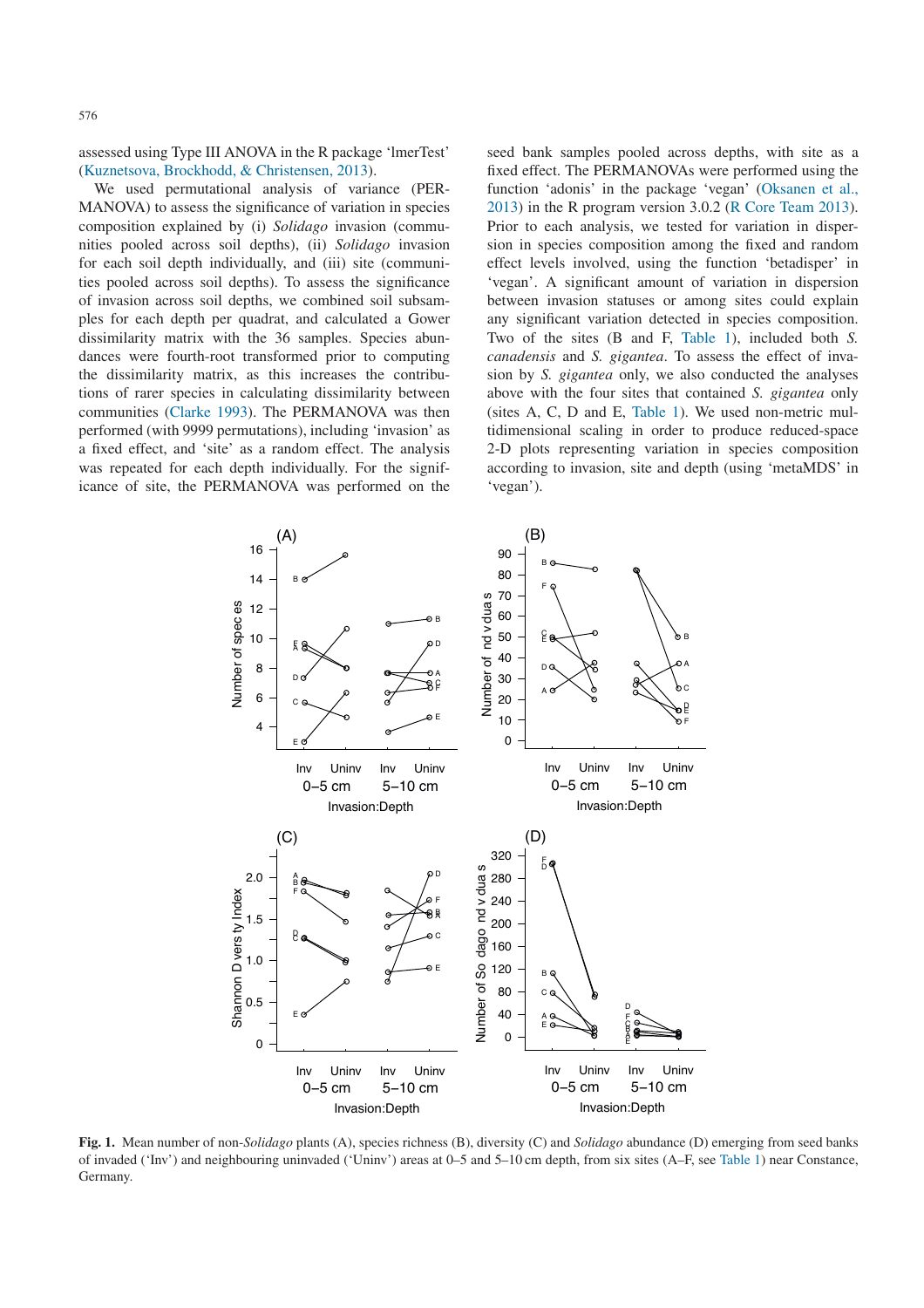**Table 2.** Analysis of variance summaries for linear mixed models, testing the variation in species richness, seedling abundance, diversity and *Solidago* abundance in seed banks that is explained by invasion, soil depth and their interaction. Denominator degrees of freedom are calculated using the Kenward–Roger approximation. Analyses were also done for the four sites only containing *S. gigantea*.

|                    |       |           | All sites $(n=6)$ |         | Sites with only S. gigantea $(n=4)$ |           |              |         |  |  |
|--------------------|-------|-----------|-------------------|---------|-------------------------------------|-----------|--------------|---------|--|--|
|                    | df    | <b>MS</b> | F                 | P       | df                                  | <b>MS</b> | $\mathbf{F}$ | P       |  |  |
| Species richness   |       |           |                   |         |                                     |           |              |         |  |  |
| Invasion           | 1, 5  | 0.126     | 1.16              | 0.330   | 1, 3                                | 0.170     | 1.332        | 0.332   |  |  |
| Soil depth         | 1,34  | 0.102     | 0.94              | 0.339   | 1, 22                               | 0.007     | 0.058        | 0.812   |  |  |
| $I \times S$       | 1,34  | 0.005     | 0.05              | 0.830   | 1, 22                               | < 0.001   | 0.002        | 0.962   |  |  |
| Abundance          |       |           |                   |         |                                     |           |              |         |  |  |
| Invasion           | 1, 5  | 0.304     | 1.98              | 0.218   | 1, 3                                | 0.027     | 0.196        | 0.688   |  |  |
| Soil depth         | 1, 34 | 1.889     | 12.21             | 0.001   | 1, 22                               | 0.365     | 2.662        | 0.117   |  |  |
| $I \times S$       | 1, 34 | 0.621     | 4.01              | 0.053   | 1, 22                               | 0.626     | 4.568        | 0.044   |  |  |
| Diversity          |       |           |                   |         |                                     |           |              |         |  |  |
| Invasion           | 1, 5  | 0.020     | 0.09              | 0.775   | 1, 3                                | 0.044     | 0.148        | 0.727   |  |  |
| Soil depth         | 1,34  | 0.007     | 0.03              | 0.865   | 1, 22                               | 0.193     | 0.642        | 0.432   |  |  |
| $I \times S$       | 1,34  | 0.709     | 3.18              | 0.083   | 1, 22                               | 0.441     | 1.468        | 0.239   |  |  |
| Solidago abundance |       |           |                   |         |                                     |           |              |         |  |  |
| Invasion           | 1, 5  | 8.749     | 26.60             | 0.004   | 1, 3                                | 3.516     | 16.07        | 0.028   |  |  |
| Soil depth         | 1, 34 | 55.791    | 169.62            | < 0.001 | 1, 22                               | 33.55     | 153.62       | < 0.001 |  |  |
| $I \times S$       | 1,34  | 1.677     | 5.10              | 0.030   | 1, 22                               | 0.572     | 2.614        | 0.120   |  |  |

# **Results**

Across all samples, 6499 individual plants emerged from the soil seed banks, representing 100 species. More than half of these plants (3490) were of *Solidago* species. Of the remaining 3009 plants, the most abundant species was *Juncus effusus* (492), followed by *Urtica dioica* (448), *Scrophularia umbrosa* (316) and *Hypericum perforatum* (221). The identity of all species found in the seed banks is given in Appendix A.

#### **Species richness, abundance and diversity**

Species richness of soil seed banks varied greatly among sites, as did differences between soil depths and invaded and non-invaded areas (Fig. 1A); there was no significant interaction between soil depth and invasion across sites, and no significant effect of depth or invasion overall (Table 2). This was also the case when sites only including *S. gigantea* were considered (Table 2). Across sites, there was a tendency for abundance of plants emerging from seed banks (excluding *Solidago*) to be more strongly reduced in uninvaded *versus* invaded areas at a depth of 5–10 cm, compared to 0–5 cm depth (Fig. 1B), but the significance of this interaction was marginal (Table 2). The interaction between invasion and soil depth was weakly significant for the four sites only including *S. gigantea* (Table 2), with greater seedling abundance at 0–5 cm depth (mean per quadrat per site =  $36 \pm 6.6$ ) than 5–10 cm depth (23  $\pm$  5.4 seedlings) for uninvaded areas. In invaded areas, there was little difference in non-*Solidago* seedling abundance between 0–5 cm depth

(mean =  $39.8 \pm 6.1$ ) and  $5{\text -}10$  cm depth (mean  $42.5 \pm 13.6$ ). Across invaded and uninvaded areas, there was a significant reduction in plant abundance with increasing soil depth when all sites were considered, but not when the four sites with only *S. gigantea* were included (Table 2). There was no significant overall effect of invasion on plant abundance in soil seed banks (Table 2). Differences in seed bank diversity between uninvaded and invaded areas were not significantly dependent upon soil depth (Table 2; Fig. 1C). Overall, there was no significant effect of soil depth or invasion by *Solidago* on diversity (Table 2). Results were similar when sites with only *S. gigantea* were included (Table 2).

The abundance of *Solidago* plants was strongly reduced in uninvaded compared to invaded soils of 0–5 cm depth, and the reduction was less pronounced for soils of 5–10 cm depth (Fig. 1D; significant interaction between soil depth and invasion, Table 2), because invaded soils at 5–10 cm depth also had far fewer *Solidago* plants (Fig. 1D, significant main effect of depth, Table 2). Across both soil depths, significantly more *Solidago* plants emerged from invaded soils (mean per quadrat per site  $= 80 \pm 29.5$  seedlings) compared to uninvaded soils (mean per quadrat per site =  $16.9 \pm 7.5$ seedlings) (Table 2). When sites with *S. gigantea* only were considered, the significant interaction between soil depth and invasion was lost, while the main effects of invasion and soil depth remained significant (Table 2). Focusing on *S. gigantea* sites probably led to changes in the significance of invasion, depth and their interaction for *Solidago* and non-*Solidago* seedling abundance due to the loss of site F, which showed strong declines in seedling abundance between invaded and uninvaded areas (Fig. 1B and D).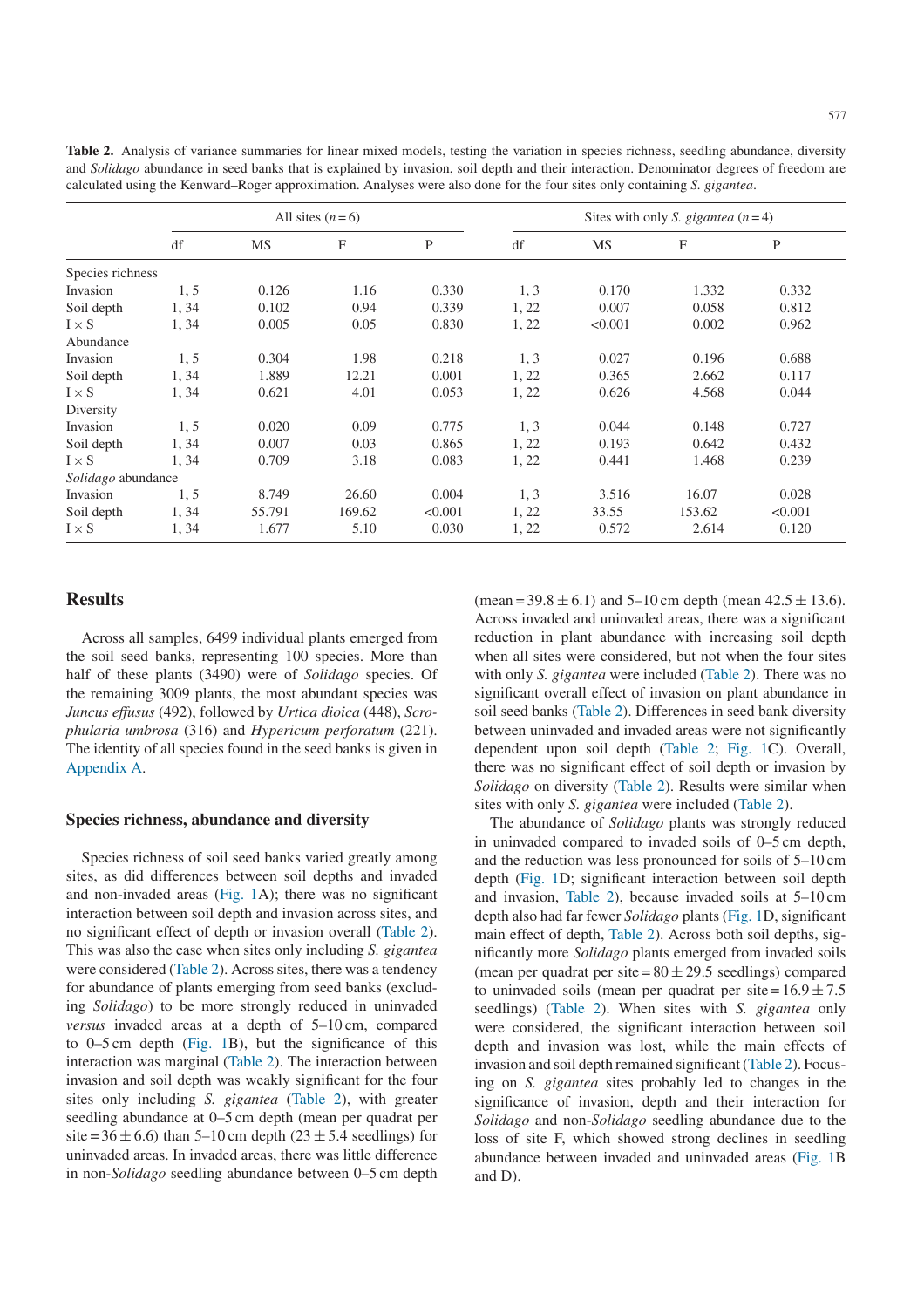| <b>Table 3.</b> Permutational analysis of variance summaries assessing the amount of variation in seed bank species composition explained by |  |
|----------------------------------------------------------------------------------------------------------------------------------------------|--|
| Solidago invasion, for pooled depths and 0–5 cm and 5–10 cm depths separately (site was included as a random effect). Analyses were also     |  |
| done for the four sites only containing S, giganted.                                                                                         |  |
|                                                                                                                                              |  |

|                 |    |       | All sites $(n=6)$ |       |              | Sites with only S. gigantea $(n=4)$ |           |       |       |       |  |
|-----------------|----|-------|-------------------|-------|--------------|-------------------------------------|-----------|-------|-------|-------|--|
|                 | df | SS    | MS                | F     | $\mathbf{P}$ | df                                  | <b>SS</b> | MS    | F     | P     |  |
| Pooled soil     |    |       |                   |       |              |                                     |           |       |       |       |  |
| Invasion        |    | 0.015 | 0.015             | 1.215 | 0.009        |                                     | 0.010     | 0.010 | 1.000 | 0.069 |  |
| Residuals       | 34 | 0.430 | 0.013             |       |              | 22                                  | 0.213     | 0.010 |       |       |  |
| $0-5$ cm depth  |    |       |                   |       |              |                                     |           |       |       |       |  |
| Invasion        |    | 0.014 | 0.014             | 1.505 | < 0.001      |                                     | 0.007     | 0.007 | 1.150 | 0.023 |  |
| Residuals       | 34 | 0.306 | 0.009             |       |              | 22                                  | 0.131     | 0.006 |       |       |  |
| $5-10$ cm depth |    |       |                   |       |              |                                     |           |       |       |       |  |
| Invasion        |    | 0.015 | 0.015             | 1.416 | 0.002        |                                     | 0.008     | 0.008 | 0.761 | 0.423 |  |
| Residuals       | 34 | 0.368 | 0.011             |       |              | 22                                  | 0.218     | 0.010 |       |       |  |

#### **Species composition**

Across the two soil depths, a significant amount of variation in species composition was explained by invasion when accounting for site (Table 3). However, the amount of variation explained by invasion was small (∼4%), and an order of magnitude smaller than the total amount of variation explained by site (∼40%; Appendix B, Table 1). The results were similar for both soil depths when they were considered individually (Table 3; Appendix B, Table 1). There was no significant variation in dispersion among seed bank communities according to invasion, but there was according site (see Appendix B, Table 2). The effect of invasion was also weaker when only the four sites including *S. gigantea* were considered (Table 3). There appeared to be no common change or convergence in seed bank species composition in invaded areas compared to uninvaded areas (see Appendix B, Fig. 1); the species responsible for the small differences in species composition in invaded versus uninvaded areas were site-dependent (Table 4).

#### **Discussion**

Among the few studies assessing effects of plant invasions on soilseed bank communities, effects of reduced abundance

**Table 4.** Total number of plants emerging from seed banks obtained from invaded and uninvaded areas in sites A–F (corresponding to panels A–F) for the 20 most common, non-*Solidago* species across the whole study (representing ∼80% of all individual plants emerged).

| <b>Species</b>          | Invaded          |                |              |     |          |              |          | Uninvaded |              |                |                   |    |  |
|-------------------------|------------------|----------------|--------------|-----|----------|--------------|----------|-----------|--------------|----------------|-------------------|----|--|
|                         | А                | B              | $\mathsf{C}$ | D   | E        | F            | А        | B         | $\mathsf{C}$ | D              | E                 | F  |  |
| Agrostis capillaris     | $\Omega$         |                | 3            | 9   | $\Omega$ | $\Omega$     | $\Omega$ | 5         |              | 21             | 3                 |    |  |
| Aster novi-belgii       |                  | $\Omega$       | $\Omega$     |     |          | 28           |          |           | 0            | $\Omega$       |                   | 21 |  |
| Carex hirta             |                  | 31             | 21           |     |          | 49           | $\theta$ |           | 10           | 0              |                   | 15 |  |
| Carex palescens         |                  | $\theta$       | 0            |     |          | $\Omega$     | 0        | 25        | 0            |                |                   |    |  |
| Chenopodium polyspermum |                  | 0              | 4            | 160 |          | 0            |          |           |              |                |                   |    |  |
| Erigeron annuus         |                  | 0              | $\Omega$     | 0   |          | 9            |          |           |              |                |                   | 14 |  |
| Eupatorium cannabinum   | $\left( \right)$ | $\theta$       | 28           |     |          |              |          | 0         | 26           |                | 19                |    |  |
| Filipendula ulmaria     | $\left( \right)$ | $\overline{2}$ | $\Omega$     |     |          | $\Omega$     | 26       |           | $\Omega$     |                | $\mathbf{\Omega}$ |    |  |
| Hypericum perforatum    | 37               | 22             | $\theta$     |     |          | 79           | 53       | 22        |              |                |                   |    |  |
| Juncus acutiformis      |                  | 35             | 0            |     |          |              | 4        | 6         | $\Omega$     |                |                   |    |  |
| Juncus effusus          | 9                | 262            |              |     |          |              | $\Omega$ | 208       |              |                |                   |    |  |
| Juncus subnodulosus     | 32               | $\theta$       | 0            |     |          | $\mathbf{O}$ | 19       | 0         |              |                |                   |    |  |
| Juncus tenuis           | $\Omega$         | 33             |              |     |          |              | $\Omega$ |           |              |                |                   |    |  |
| Lysimachia vulgaris     | 2                | 20             | 6            |     |          | 0            | 11       | 34        | 15           |                |                   |    |  |
| Lythrum salicaria       | 14               | 38             | 3            |     |          | $\Omega$     | 67       | 23        | 0            |                |                   |    |  |
| Oenothera biennis       | $\Omega$         | $\Omega$       |              |     |          | 15           | 0        | $\Omega$  |              |                |                   |    |  |
| Plantago major          | $\left( \right)$ |                |              |     |          | 3            | $\Omega$ | 11        | 0            |                |                   |    |  |
| Poa annua               | 27               |                |              |     |          |              | 21       |           |              | <sub>t</sub>   |                   |    |  |
| Scrophularia umbrosa    |                  | 6              | 302          |     |          | 0            | $\Omega$ |           |              |                |                   |    |  |
| Urtica dioica           | $\Omega$         | 12             | 5            |     | 185      | $\theta$     | $\theta$ | 0         | 94           | $\overline{2}$ | 149               |    |  |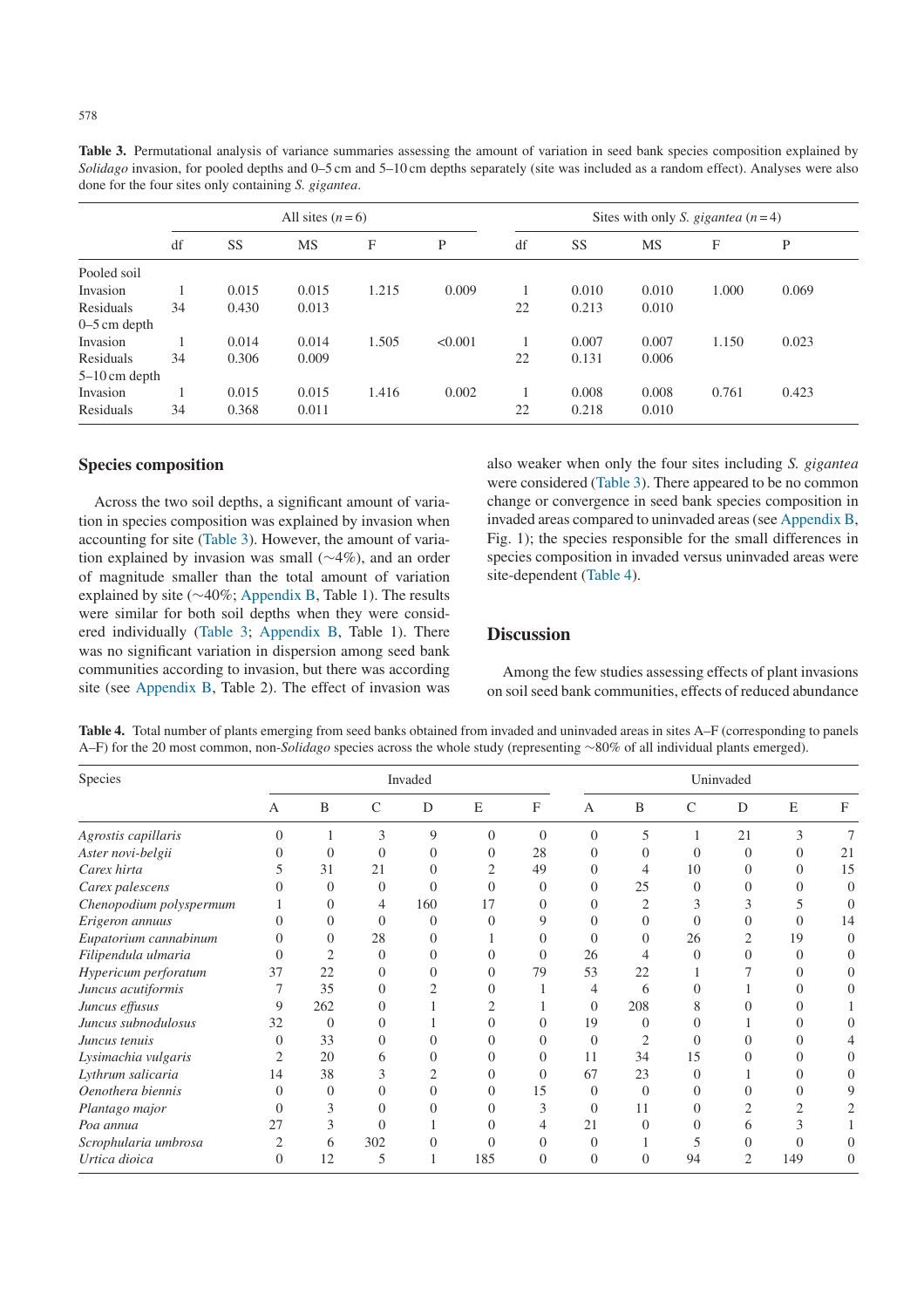and species richness, and changed species composition are in the majority (Gioria, Pyšek, & Moravcova, 2012). In contrast, we found no significant reduction in soil seed bank species richness, abundance or diversity in areasinvaded by *Solidago* compared to uninvaded areas. There was a tendency for total seed bank size to be lower in uninvaded compared to invaded sites, at greater soil depth (Fig. 1B), which could be due to greater immediate germination rates in uninvaded areas, which depletes the soil seed bank. del Fabbro et al. (2014) found greater seed bank germination rates from *S. gigantea*invaded soils compared to uninvaded soils, and suggested this may be due to chemical suppression of germination by *S. gigantea*. However, the significant amount of variation in species composition at both 0–5 cm and 5–10 cm depth explained by invasion while accounting for site was 4%. This was more than an order of magnitude less than the variation explained by site differences (∼40%; see Appendix B, Table 1). Thus, the effects of *Solidago* species (especially *S. gigantea*) on soil seed bank communities seem minor compared to other large, invasive herbaceous species in Europe that have been studied so far (Gioria & Osborne 2010). The idiosyncratic shifts in species composition of invaded seed banksimply that invasion effects probably differed according to species-composition differences *per se* among sites.

One obvious reason why *Solidago* invasion had only small effects on seed bank community composition is that the areas invaded by *Solidago* spp. may have been invaded for a short time period. Strong differences in species composition between seed banks of uninvaded and invaded areas probably occur because of loss of species' seeds that do not remain viable for long in the soil, and are no longer replaced due to the absence of outcompeted, native reproducing plants. This leaves behind a subset of more persistent species' seeds capable of long periods of dormancy, such as *Juncus* spp., *Carex* spp. and *Chenopodium polyspermum* (Thompson et al. 1997). All sites have been invaded for an absolute minimum of three years, and one site (B) is known to have been invaded for at least 40 years (Hellmann, pers. comm.). Some species known to have more persistent seeds were more abundant in invaded than uninvaded neighbouring areas, and such patterns may explain the slight shifts in seed bank composition observed. For example, *Juncus* spp. in sites A and B, *C. polyspermum* in site D and *Carex hirta* especially in site F, were more abundant in invaded than uninvaded soils (Table 4). These species might either grow more abundantly in invaded areas or, as mentioned above, seeds germinate and are therefore lost from the seed bank more readily in uninvaded areas.

The minor effect of *Solidago* invasion on seed bank communities compared to other invasive species such as *Heracleum mantegazzianum*, *Fallopia japonica* and *Gunnera tinctoria* (Gioria & Osborne 2010), may also result from the very different architecture of *Solidago* spp. Both *G. tinctoria* and *H. mantegazzianum* have large, rigid leaves that can shield large areas of ground from incoming seed rain, as well as shade out native species below and preventing seed production. *F. japonica* forms a dense, arching canopy that would also provide strong shading and acts as a barrier to incoming seed rain. In contrast, *Solidago* species form dense stands of vegetative growth but do not have large leaves, and may allow a greater amount of seed rain to reach the soil. In addition, native plant species richness has been shown to decrease by an average of 50% in areas invaded by *Solidago canadensis* compared to uninvaded areas (de Groot, Kleijn, & Jogan, 2007), suggesting that persistence of a subset of potentially reproducing native species is possible. Furthermore, *Solidago* dominance in invaded areas may not be static over time, which would allow native species to grow, reproduce and replenish seed banks.

For *Solidago*, large numbers of seeds were present in the top 0–5 cm layer of soil of invaded sites (mean per quadrat per site =  $16,568 \pm 6490 \,\mathrm{m}^{-2}$ ). Even though numbers were greatly reduced by an order of magnitude at 5–10 cm depth (mean per quadrat per site <sup>=</sup> <sup>1883</sup> <sup>±</sup> <sup>795</sup> <sup>m</sup>−2), *Solidago* was still the most common species in the invaded seed bank at this depth (∼25% of all plants were *Solidago* from 5 to 10 cm depth soils across all sites). These numbers are probably underestimates of the total seed abundance, as *S. gigantea* is known to chemically suppress germination of its own seeds (Weber & Jakobs 2005). Assuming that depth is a surrogate for soil (and therefore seed) age, the sheer quantity of seeds produced and entering the soil ensures that a large number of seeds still survive in deeper soil layers, even though *Solidago* seeds might not form a longterm persistent bank of viable seeds. Compared to invaded soils, *Solidago* abundance was far less in uninvaded soils at both 0–5 cm depth (mean per site =  $3433 \pm 1936$  m<sup>-2</sup>) and 5–10 cm depth  $(468 \pm 307 \text{ m}^{-2})$ , indicating that uninvaded areas were very likely to have been free of *Solidago* invasion, at least in the recent past. However, while *Solidago* can spread vegetatively via rhizomes, the presence of winddispersed seeds in uninvaded soils may lead to subsequent invasion if these soils undergo a high level of disturbance (Hartmann Schuldes, Kübler, & Konold, 1995), even if *Solidago* has recently been removed completely from adjacent invaded areas.

## **Conclusions**

In contrast with other well-studied invasive plant species, *Solidago gigantea* (and *S. canadensis*) has a limited impact on the native seed bank community when compared to neighbouring uninvaded areas. The idiosyncratic results observed suggest that growth conditions may be optimal for seed production (and therefore seed bank input) in invaded areas at some sites, and in uninvaded areas elsewhere. Variation in seed bank composition among sites waslarge, thus any effects of *Solidago* may depend heavily on environmental conditions underpinning initial 'uninvaded' species composition at a particular habitat.